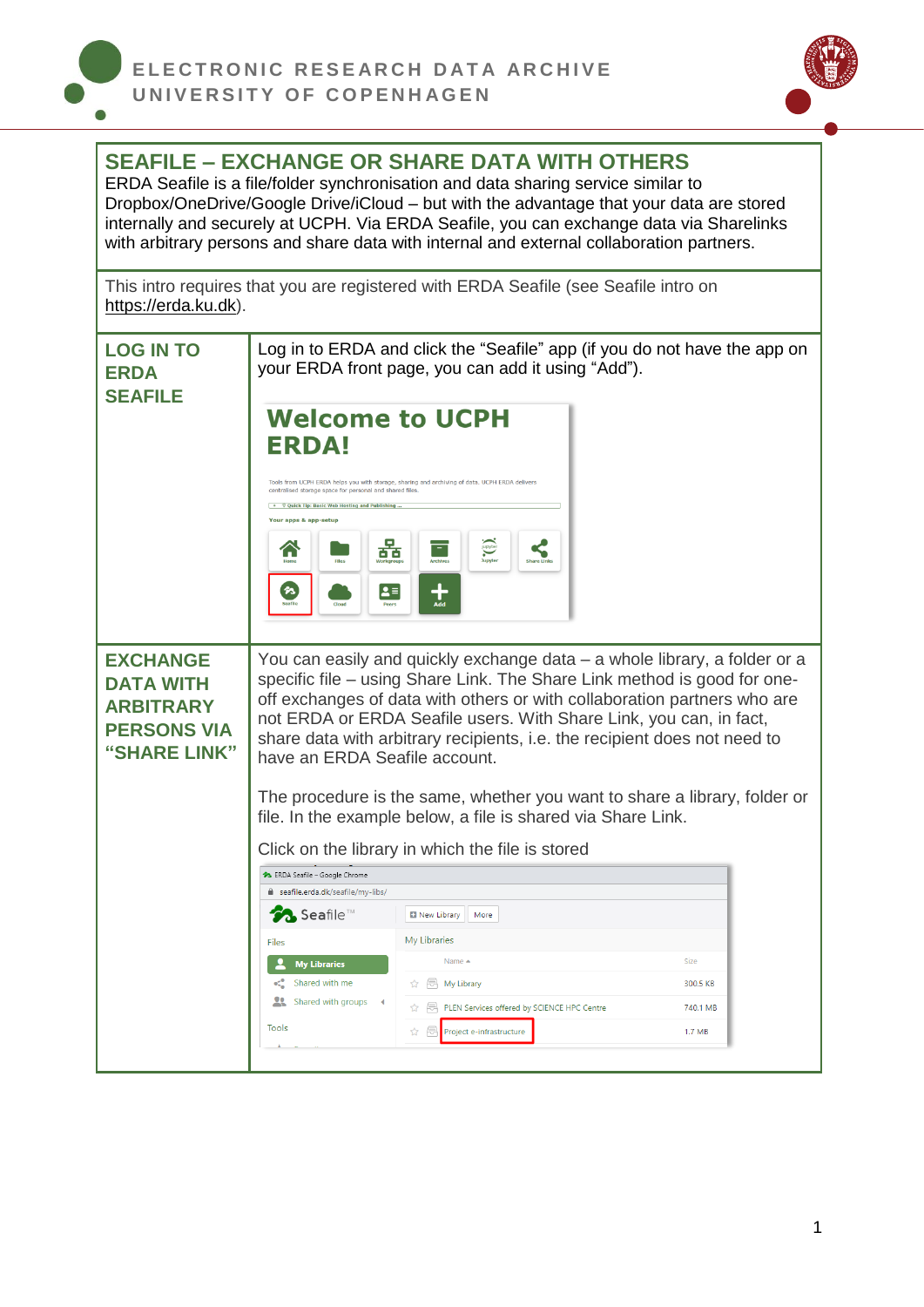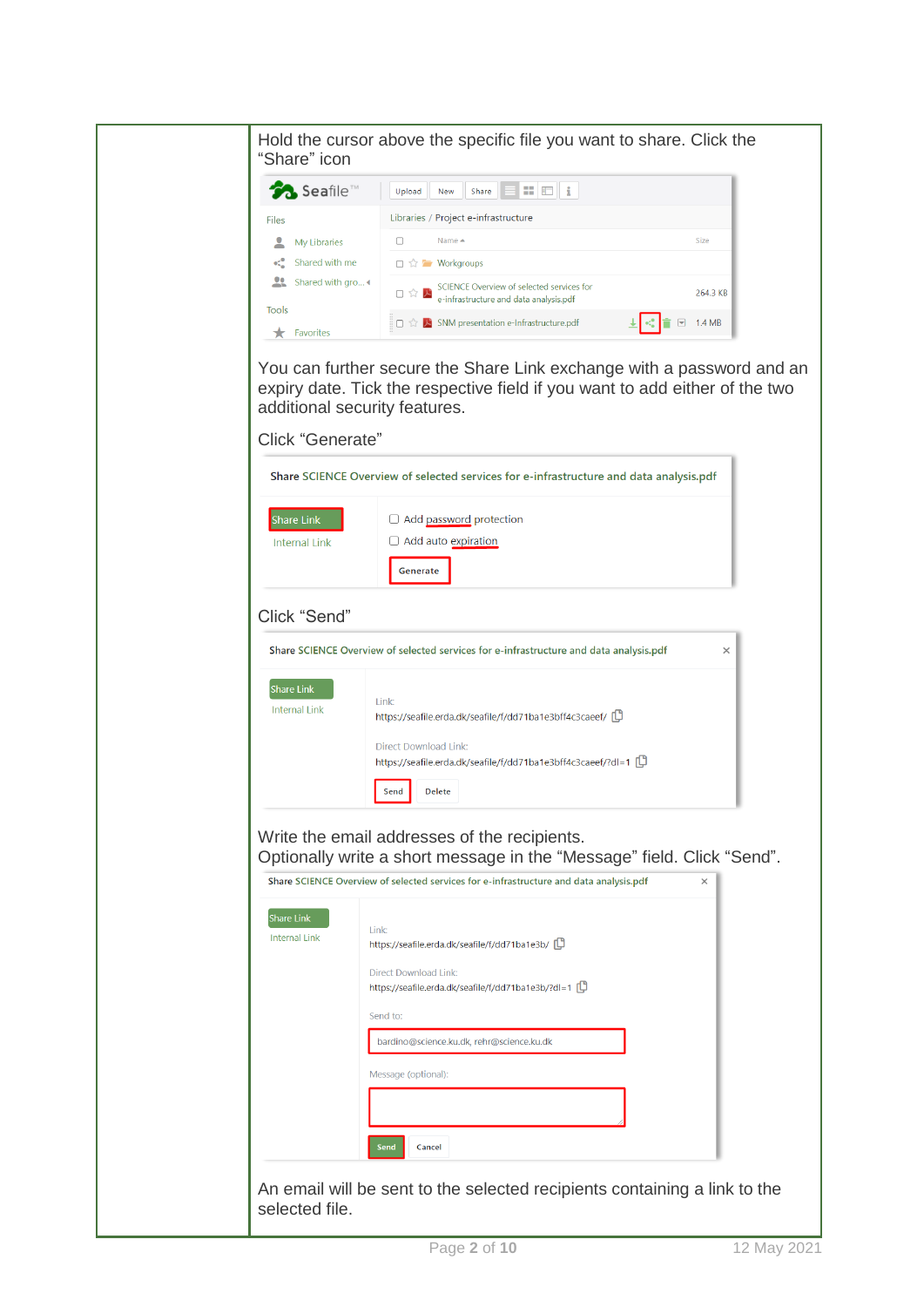| <b>SHARE DATA</b><br><b>WITH COLLA-</b><br><b>BORATION</b><br><b>PARTNERS</b><br><b>VIA "SHARE</b><br><b>TO</b> " | account.<br><b>Share library or folder</b><br>icon                                                               | You can share a whole Seafile library, a folder or simply a file with<br>internal or external collaboration partners. This is done via "Share to<br>user/group", and this method is well suited for more permanent sharing<br>needs. The method presumes that the recipient has an ERDA Seafile<br>The procedure for sharing a library or a folder is the same. In the<br>example below, a whole library is shared.<br>Hold the cursor above the library you want to share. Click the "Share" |          |
|-------------------------------------------------------------------------------------------------------------------|------------------------------------------------------------------------------------------------------------------|-----------------------------------------------------------------------------------------------------------------------------------------------------------------------------------------------------------------------------------------------------------------------------------------------------------------------------------------------------------------------------------------------------------------------------------------------------------------------------------------------|----------|
|                                                                                                                   | <b>Seafile™</b>                                                                                                  | New Library<br>More                                                                                                                                                                                                                                                                                                                                                                                                                                                                           |          |
|                                                                                                                   | <b>Files</b>                                                                                                     | My Libraries                                                                                                                                                                                                                                                                                                                                                                                                                                                                                  |          |
|                                                                                                                   | <b>My Libraries</b>                                                                                              | Name $\triangle$                                                                                                                                                                                                                                                                                                                                                                                                                                                                              | Size     |
|                                                                                                                   | Shared with me                                                                                                   | My Library                                                                                                                                                                                                                                                                                                                                                                                                                                                                                    | 300.5 KB |
|                                                                                                                   | Shared with groups                                                                                               | PLEN Services offered by SCIENCE HPC Centre                                                                                                                                                                                                                                                                                                                                                                                                                                                   | 740.1 MB |
|                                                                                                                   | <b>Tools</b>                                                                                                     | Project e-infrastructure<br>$\Theta$<br>☆                                                                                                                                                                                                                                                                                                                                                                                                                                                     | 1.7 MB   |
|                                                                                                                   | user" and "Share to group".<br>Share to user<br>Share to group<br><b>Share to user</b><br>Click "Share to user". | You now have two different options for sharing your library: "Share to<br>Write the recipient's Seafile email in full in the "User" field, and your<br>desired recipient will appear. Click the name or email appearing.                                                                                                                                                                                                                                                                      |          |
|                                                                                                                   | Share Project e-infrastructure                                                                                   |                                                                                                                                                                                                                                                                                                                                                                                                                                                                                               |          |
|                                                                                                                   | <b>Share Link</b><br><b>User</b>                                                                                 | Permission                                                                                                                                                                                                                                                                                                                                                                                                                                                                                    |          |
|                                                                                                                   | <b>Upload Link</b><br>Share to user                                                                              | bardino@nbi.ku.dk<br>Read-Write<br>$\checkmark$<br>$\searrow$                                                                                                                                                                                                                                                                                                                                                                                                                                 | Submit   |
|                                                                                                                   | Share to group                                                                                                   | <b>De</b> Jonas Bardino                                                                                                                                                                                                                                                                                                                                                                                                                                                                       |          |
|                                                                                                                   |                                                                                                                  |                                                                                                                                                                                                                                                                                                                                                                                                                                                                                               |          |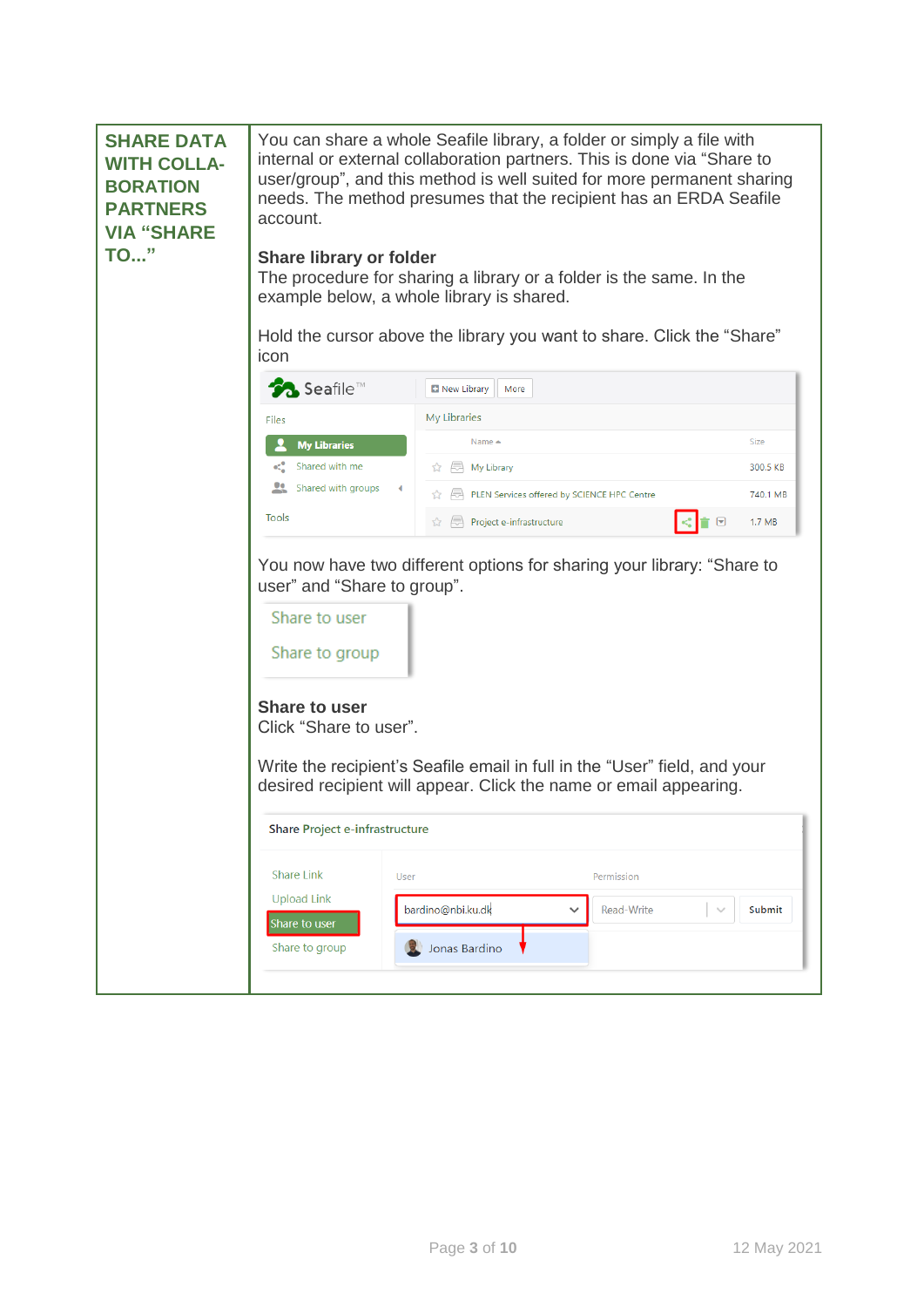| Click the arrow under "Permission" and select whether the recipient is to<br>have "Read-Write" or "Read-Only" access. Click "Submit". |                                                                                                                                                                                                                 |   |  |
|---------------------------------------------------------------------------------------------------------------------------------------|-----------------------------------------------------------------------------------------------------------------------------------------------------------------------------------------------------------------|---|--|
| Share Project e-infrastructure                                                                                                        |                                                                                                                                                                                                                 |   |  |
| <b>Share Link</b><br><b>Upload Link</b><br>Share to user<br>Share to group                                                            | User<br>Permission<br>Jonas Bardino ×<br>Read-Write<br>Submit<br>x<br><b>Read-Write</b><br>User can read, write, upload, download<br>and sync files.<br>Read-Only<br>User can read, download and sync<br>files. |   |  |
| <b>Share Project e-infrastructure</b>                                                                                                 | If you subsequently regret the rights granted to the recipient, you can<br>change this by clicking the pencil icon. If the recipient is no longer to<br>have access, you can delete the access by clicking "X". | × |  |
|                                                                                                                                       |                                                                                                                                                                                                                 |   |  |
| <b>Share Link</b><br><b>Upload Link</b>                                                                                               | User<br>Permission                                                                                                                                                                                              |   |  |
| Share to user                                                                                                                         | Read-Only<br>Submit<br>Select users                                                                                                                                                                             |   |  |
| Share to group                                                                                                                        | Jonas Bardino<br>Read-Only                                                                                                                                                                                      |   |  |
| have shared with them.<br>seafile™<br>Files<br>My Libraries<br>Shared with me<br>29<br>Shared with gro                                | Under "Shared with me", your collaboration partners can see what you                                                                                                                                            |   |  |
| Share to group<br>Click "Share to group".                                                                                             | If you have created a Group in Seafile with some internal or external<br>collaboration partners, you can easily share your library with them (see<br>the section "Create group" below).                         |   |  |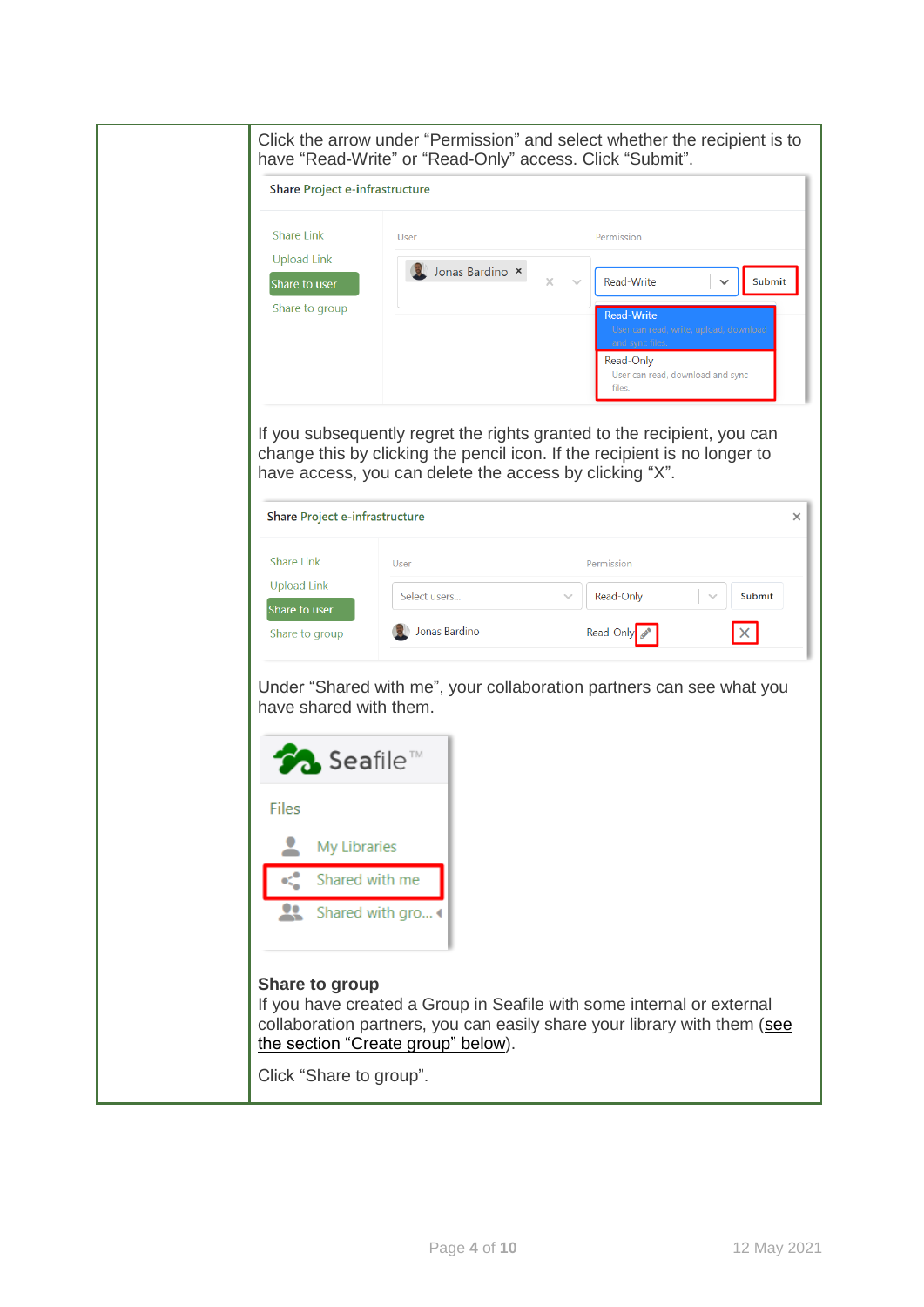<span id="page-4-0"></span>

| Select groups<br>$\checkmark$<br>intro-guides                                                                        | Permission<br>Read-Write                                                             | Submit                                                                                                                                                                                                                                              |
|----------------------------------------------------------------------------------------------------------------------|--------------------------------------------------------------------------------------|-----------------------------------------------------------------------------------------------------------------------------------------------------------------------------------------------------------------------------------------------------|
|                                                                                                                      |                                                                                      |                                                                                                                                                                                                                                                     |
|                                                                                                                      |                                                                                      |                                                                                                                                                                                                                                                     |
|                                                                                                                      |                                                                                      |                                                                                                                                                                                                                                                     |
|                                                                                                                      |                                                                                      |                                                                                                                                                                                                                                                     |
| Assess under "Permission" whether the recipients are to have "Read-<br>Write" or "Read-Only" access. Click "Submit". |                                                                                      |                                                                                                                                                                                                                                                     |
|                                                                                                                      |                                                                                      |                                                                                                                                                                                                                                                     |
|                                                                                                                      | Permission                                                                           |                                                                                                                                                                                                                                                     |
|                                                                                                                      |                                                                                      | Submit                                                                                                                                                                                                                                              |
|                                                                                                                      |                                                                                      |                                                                                                                                                                                                                                                     |
|                                                                                                                      |                                                                                      |                                                                                                                                                                                                                                                     |
| groups" and then "All Groups".                                                                                       |                                                                                      |                                                                                                                                                                                                                                                     |
|                                                                                                                      |                                                                                      |                                                                                                                                                                                                                                                     |
|                                                                                                                      |                                                                                      |                                                                                                                                                                                                                                                     |
|                                                                                                                      |                                                                                      |                                                                                                                                                                                                                                                     |
|                                                                                                                      |                                                                                      |                                                                                                                                                                                                                                                     |
|                                                                                                                      |                                                                                      |                                                                                                                                                                                                                                                     |
|                                                                                                                      |                                                                                      |                                                                                                                                                                                                                                                     |
|                                                                                                                      |                                                                                      |                                                                                                                                                                                                                                                     |
|                                                                                                                      |                                                                                      |                                                                                                                                                                                                                                                     |
|                                                                                                                      |                                                                                      |                                                                                                                                                                                                                                                     |
|                                                                                                                      | intro-guides x<br>×<br>you have shared with them.<br>Shared with groups<br>My Groups | <b>Read-Write</b><br>$\checkmark$<br>Under "Shared with groups", your collaboration partners can see what<br>You can create a "Group" by clicking the arrow under "Shared with<br><b>E</b> New Group<br>intro-guides<br>☆ 同 ERDA - SIF Intro Guides |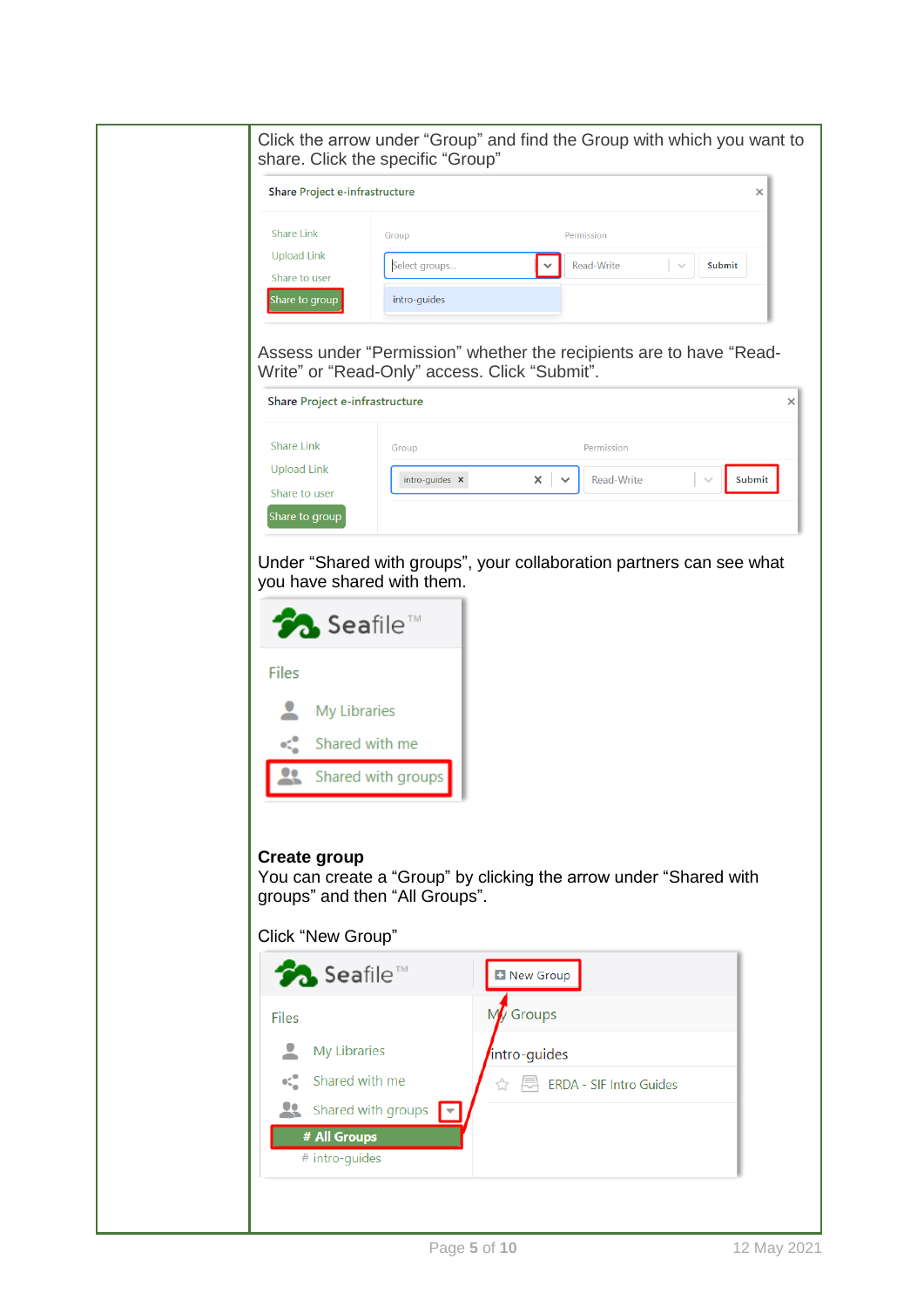|                                                                                                                                                                                                                                                      | ×                                                                                                                                                                                                                                                                                                                                                                                                                                                                                                                                                               |
|------------------------------------------------------------------------------------------------------------------------------------------------------------------------------------------------------------------------------------------------------|-----------------------------------------------------------------------------------------------------------------------------------------------------------------------------------------------------------------------------------------------------------------------------------------------------------------------------------------------------------------------------------------------------------------------------------------------------------------------------------------------------------------------------------------------------------------|
| Name                                                                                                                                                                                                                                                 |                                                                                                                                                                                                                                                                                                                                                                                                                                                                                                                                                                 |
| Project X                                                                                                                                                                                                                                            |                                                                                                                                                                                                                                                                                                                                                                                                                                                                                                                                                                 |
|                                                                                                                                                                                                                                                      | <b>Submit</b><br>Cancel                                                                                                                                                                                                                                                                                                                                                                                                                                                                                                                                         |
| "Manage Members".                                                                                                                                                                                                                                    | You can add members to the group by clicking the settings icon and then                                                                                                                                                                                                                                                                                                                                                                                                                                                                                         |
| <b>Seafile™</b>                                                                                                                                                                                                                                      | New Library                                                                                                                                                                                                                                                                                                                                                                                                                                                                                                                                                     |
| <b>Files</b><br>٠<br><b>My Libraries</b><br>Shared with me<br>$\mathbf{Q}$<br>Shared with $gr$<br># All Groups<br># intro-guides<br># Louise test<br># Project X<br>Tools<br>Favorites<br><b>Published Libraries</b><br>appearing.<br>Click "Submit" | Groups / Project X<br>Settings<br>Rename<br>Transfer<br>Manage Members<br>No libraries shared with this gro<br>No libraries have been shared with this group yet. A lil<br>Delete Group<br>a group can be accessed by all group members. You c<br>with a group in "My Libraries". You can also create a new library to be<br>shared with this group by clicking the "New Library" button in the menu<br>bar.<br>Write the recipient's Seafile email in full in the "Add group member" field,<br>and your desired recipient will appear. Click the name or email |
|                                                                                                                                                                                                                                                      |                                                                                                                                                                                                                                                                                                                                                                                                                                                                                                                                                                 |
| Manage group members                                                                                                                                                                                                                                 | $\times$                                                                                                                                                                                                                                                                                                                                                                                                                                                                                                                                                        |
| Add group member                                                                                                                                                                                                                                     |                                                                                                                                                                                                                                                                                                                                                                                                                                                                                                                                                                 |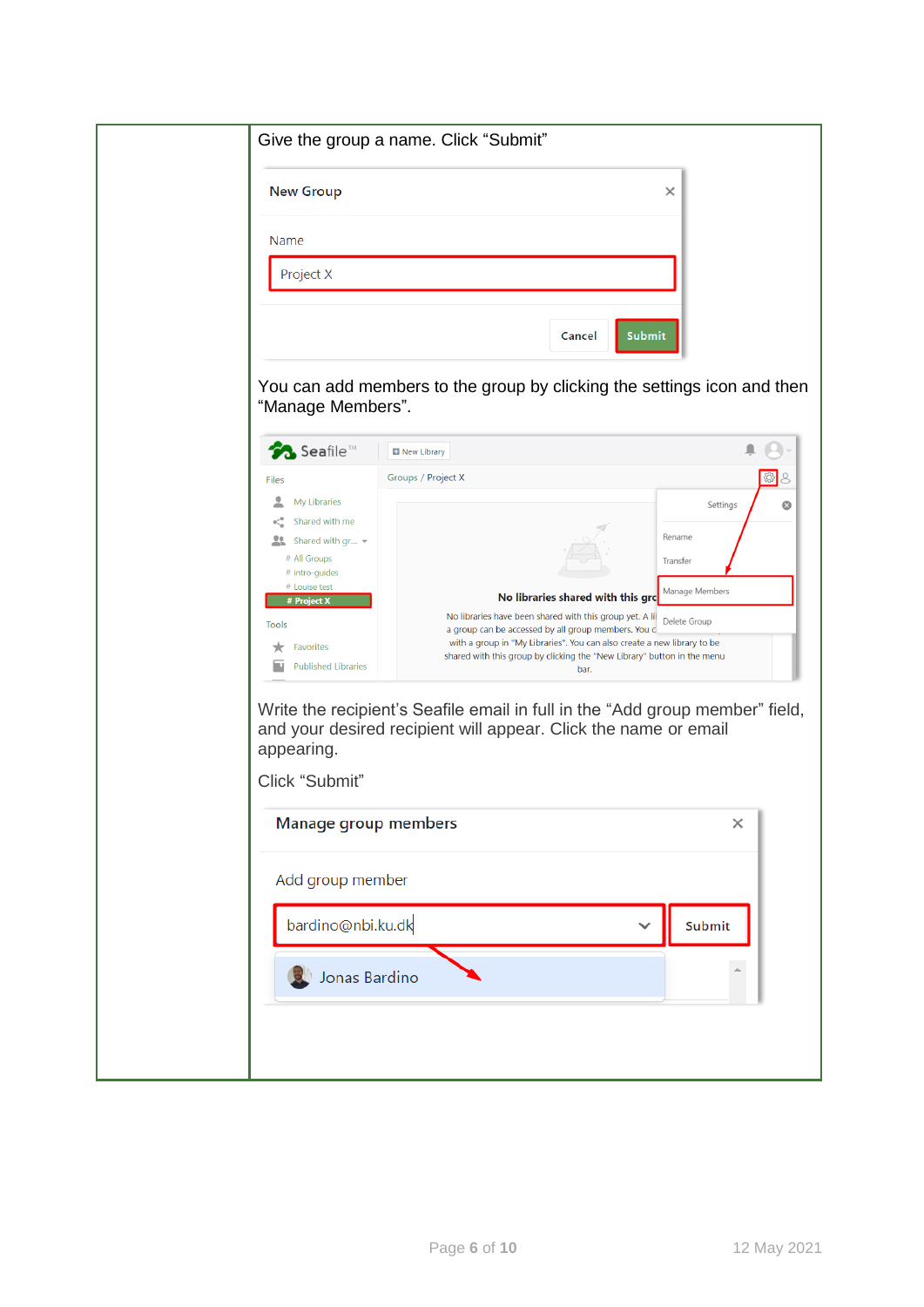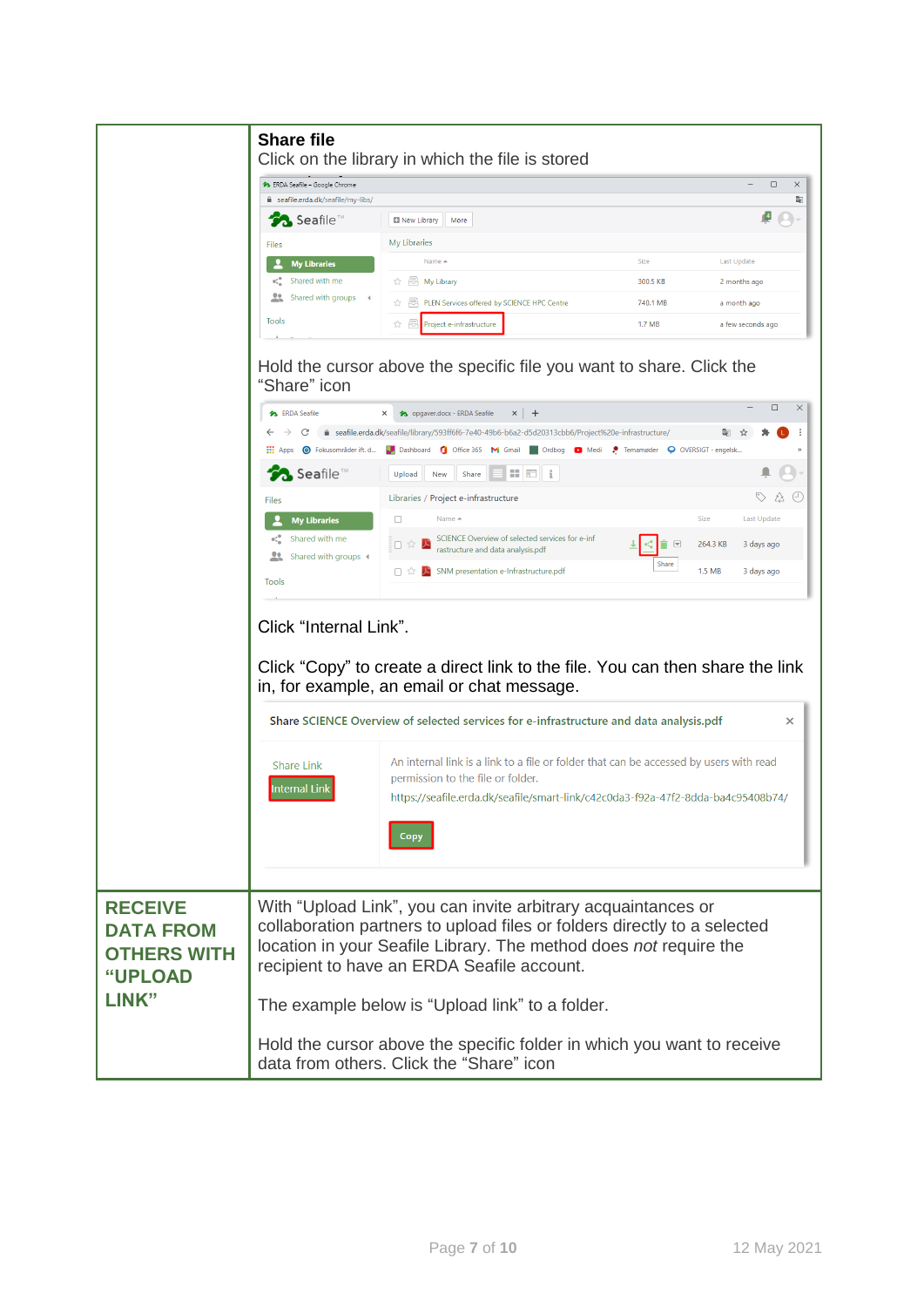| <b>Seafile™</b>                                                                                          | $\mathbf{E}$ $\mathbf{E}$ i<br>Share<br>Upload<br>New                                                                                               |          |
|----------------------------------------------------------------------------------------------------------|-----------------------------------------------------------------------------------------------------------------------------------------------------|----------|
| Files                                                                                                    | Libraries / Project e-infrastructure                                                                                                                |          |
| <b>My Libraries</b>                                                                                      | Name ▲<br>U                                                                                                                                         | Size     |
| Shared with me<br></th <th><math>\leq</math> <math>\mathbf{r}</math><br/>□ ☆ / Workgroups</th> <th></th> | $\leq$ $\mathbf{r}$<br>□ ☆ / Workgroups                                                                                                             |          |
| 22<br>Shared with groups <                                                                               | SCIENCE Overview of selected services for e-i<br>ᄷ<br>口☆<br>nfrastructure and data analysis.pdf                                                     | 264.3 KB |
| Tools<br>$\bigstar$ Favorites                                                                            | SNM presentation e-Infrastructure.pdf<br>口な                                                                                                         | 1.4 MB   |
| Click "Upload Link".                                                                                     |                                                                                                                                                     |          |
| <b>Share Link</b>                                                                                        |                                                                                                                                                     |          |
| <b>Upload Link</b>                                                                                       |                                                                                                                                                     |          |
| Share to user                                                                                            |                                                                                                                                                     |          |
| Share to group                                                                                           |                                                                                                                                                     |          |
| security features.<br>Click "Generate"<br><b>Share Project e-infrastructure</b>                          | You can further secure the sharing with a password and an expiry date.<br>Tick the respective field if you want to add either of the two additional |          |
| <b>Share Link</b>                                                                                        | Add password protection                                                                                                                             |          |
| <b>Upload Link</b>                                                                                       | □ Add auto expiration                                                                                                                               |          |
| Share to user                                                                                            |                                                                                                                                                     |          |
| Share to group                                                                                           | Generate                                                                                                                                            |          |
| Click "Send".                                                                                            |                                                                                                                                                     |          |
| <b>Share Project e-infrastructure</b>                                                                    |                                                                                                                                                     |          |
| <b>Share Link</b><br><b>Upload Link</b><br>Share to user<br>Share to group                               | <b>Upload Link:</b><br>https://seafile.erda.dk/seafile/u/d/160416fee2/<br>Delete<br>Send                                                            |          |
|                                                                                                          |                                                                                                                                                     |          |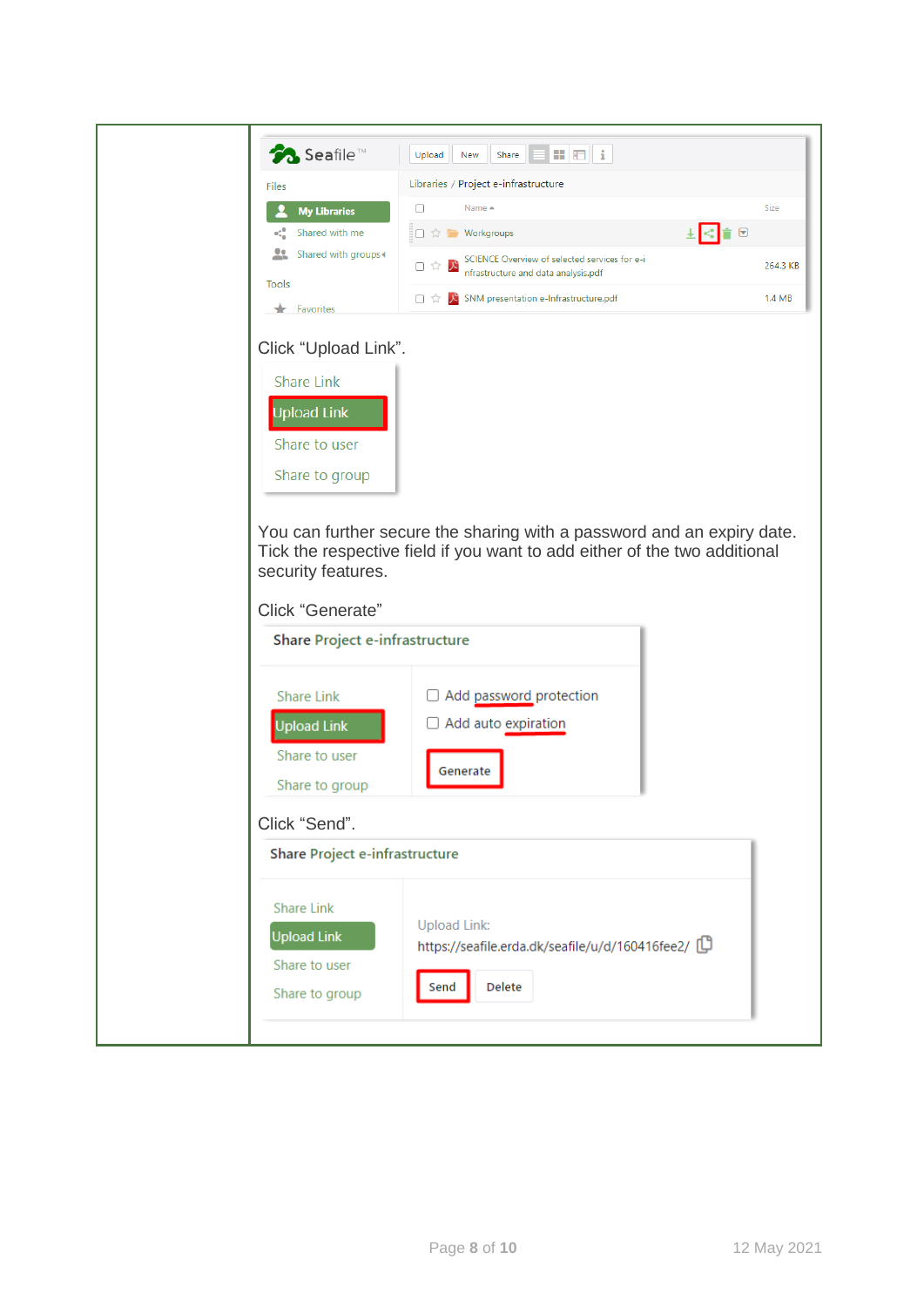|             | Write the email address of the recipient and optionally a short message<br>in the "Message" field. Click "Send"                                                                                                                              |                                                                                                                                                                                                               |                                                      |  |  |
|-------------|----------------------------------------------------------------------------------------------------------------------------------------------------------------------------------------------------------------------------------------------|---------------------------------------------------------------------------------------------------------------------------------------------------------------------------------------------------------------|------------------------------------------------------|--|--|
|             | Share Project e-infrastructure                                                                                                                                                                                                               |                                                                                                                                                                                                               |                                                      |  |  |
|             | <b>Share Link</b><br><b>Upload Link</b><br>Share to user<br>Share to group                                                                                                                                                                   | <b>Upload Link:</b><br>https://seafile.erda.dk/seafile/u/d/160416fee2/<br>Send to:<br>louiseoutzen@gmail.com<br>Message (optional):                                                                           |                                                      |  |  |
|             | Cancel<br>Send<br>The recipient will now be able to upload files or folders to your Seafile<br>library. It looks like the following.                                                                                                         |                                                                                                                                                                                                               |                                                      |  |  |
|             | shared by: alo<br>+ Add Files                                                                                                                                                                                                                | Upload files to Project e-infrastructure<br>+ Add folder<br>O Cancel All<br>1. File Drag & Drop is supported for Chrome, Safari 5.0+, Firefox 4.0+, IE 10.0+<br>2. Folder Drag & Drop is supported for Chrome |                                                      |  |  |
| <b>TIPS</b> | <b>View file history</b><br>A file history can be extra useful when working together with others on<br>data<br>Hold the cursor above the specific file. Click the arrow-down icon.<br>Click "History" and see previous versions of the file. |                                                                                                                                                                                                               |                                                      |  |  |
|             | <b>Seafile™</b>                                                                                                                                                                                                                              | $\mathbf{H}$ $\mathbf{H}$ i<br>Share<br>Upload<br>New                                                                                                                                                         |                                                      |  |  |
|             | Files                                                                                                                                                                                                                                        | Libraries / Project e-infrastructure<br>Name ▲<br>$\Box$                                                                                                                                                      | ᠻ<br>Size<br>Last U                                  |  |  |
|             | <b>My Libraries</b><br>Shared with me<br>ಳ                                                                                                                                                                                                   | □ ☆ ■ Workgroups                                                                                                                                                                                              | 3 day:                                               |  |  |
|             | 22<br>Shared with groups 4                                                                                                                                                                                                                   | SCIENCE Overview of selected services for e-i<br>서<br>口公<br>nfrastructure and data analysis.pdf                                                                                                               | 264.3 KB<br>10 <sub>da</sub>                         |  |  |
|             | Tools<br>Favorites<br>★<br><b>Published Libraries</b><br><b>Linked Devices</b>                                                                                                                                                               | SNM presentation e-Infrastructure.pdf<br>王代<br>盲図<br>:□☆                                                                                                                                                      | 1.4 MB<br>10 <sub>da</sub><br>Rename<br>Move<br>Copy |  |  |
|             | $\mathcal{L}_{\mathbf{b}}$<br>Share Admin<br>∢                                                                                                                                                                                               | Tags                                                                                                                                                                                                          | Comment<br>History<br>Open via Client                |  |  |